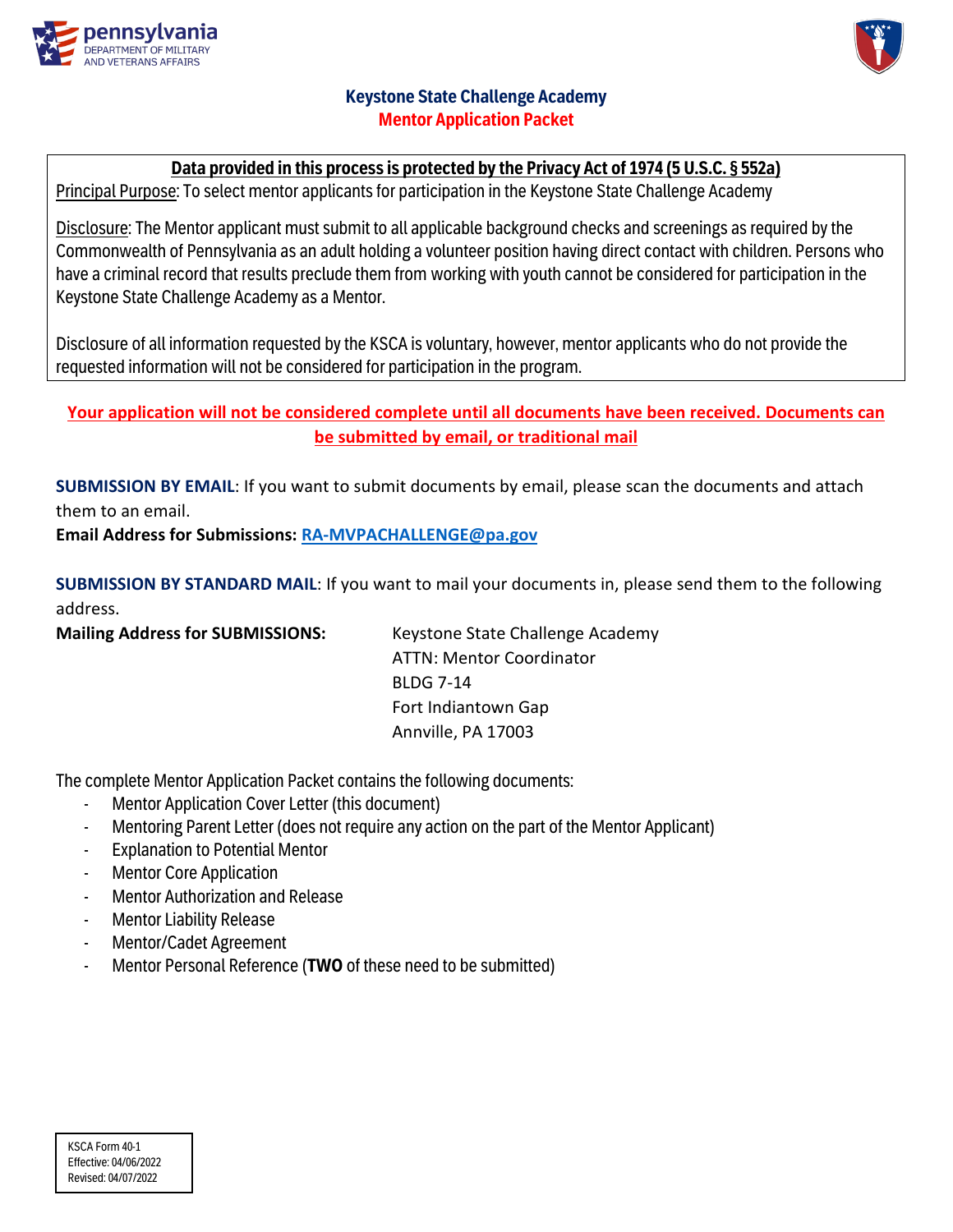

**Keystone State Challenge Academy Applicant Mentor Prospect Information**

Dear Parent/Legal Guardian(s),

The Post-Residential Phase of the Keystone State Challenge Academy (KSCA) is crucial to the long-term success of Applicants. The goal of this phase is to ensure Cadets achieve their identified goals and remain free from negative life choices such as criminal activity and substance abuse problems. Mentors who are committed to helping the youth that they volunteer for are indispensable to the Post-Residential Phase of the KSCA, and ultimately aid in the long-term success of the Cadet.

Applicants should be actively involved in identifying potential mentors through relationships they have had prior to entering the KSCA. This helps produce a "friendly match" which helps to eliminate the isolation that many mentors/mentees may feel when matched with someone they are unfamiliar with. Each KSCA Applicant needs to identify at least one mentor candidate and a mentor worksheet was provided in the "Additional Required Documents-Part 1" that you should have already received with your Applicant's conditional acceptance. Mentors can be found in many places; youth workers, teachers, parent's co-workers, coaches, business professionals, community workers, neighbors, police officers, fire fighters, etc.

## QUALIFICATIONS OF A MENTOR

- Be at least 21 years old and the same gender/sex of the Applicant (cross-gender matches are allowed on a case-by-case basis with approval by the program director with staff recommendation)
- Live in the same geographical area (ideally within 50 miles) of the Applicant
- Must consent to all applicable criminal background screenings required by the Commonwealth of PA for working with children
- Will not be of the same household, an immediate family member (i.e., parent, step-parent, sibling, step-sibling, foster parent, legal guardian), or KSCA staff members (including their spouses or significant others).
	- $\circ$  Mentors will not be matched with more than one cadet unless the Program Director has given written approval.
- Must have a desire to volunteer their time for the Applicant and the program over the 17  $\frac{1}{2}$  months of the program (22- weeks Residential Phase and 12-month Post-Residential Phase)

## EXPECTATIONS OF MENTORS

- Complete all required mentor training to prepare for the role
- Begin building relationship with the Cadet by writing weekly letters and providing encouragement during the 22-week Residential Phase
- Continue the Mentor-Mentee relationship through regular visits, mail or email, and telephone during the 12-month Post-Residential Phase
- Provide guidance for social development and achievement of the Cadet's goals and objectives (identified on the Post-Residential Action Plan that will be created) after graduation.
- Submit regular progress reports (monthly) to the assigned KSCA staff members for the 12-month Post-Residential Phase.

All individuals accepted to be a mentor MUST ATTEND MENTOR TRAINING which will be provided by the KSCA. Individuals will receive training in program requirements, guidance in working with at-risk youth, supportive resources, and training in required reporting methods before they begin their role as a mentor. Mentors will be notified in advance of upcoming training sessions.

If you have any questions regarding any of the Mentor Application Forms, or the mentoring program in general, feel free to contact me.

Sincerely,

Lean Weed

LeAnn Weed Lead Counselor Keystone State Challenge Academy 717-861-7514 [leweed@pa.gov](mailto:leweed@pa.gov)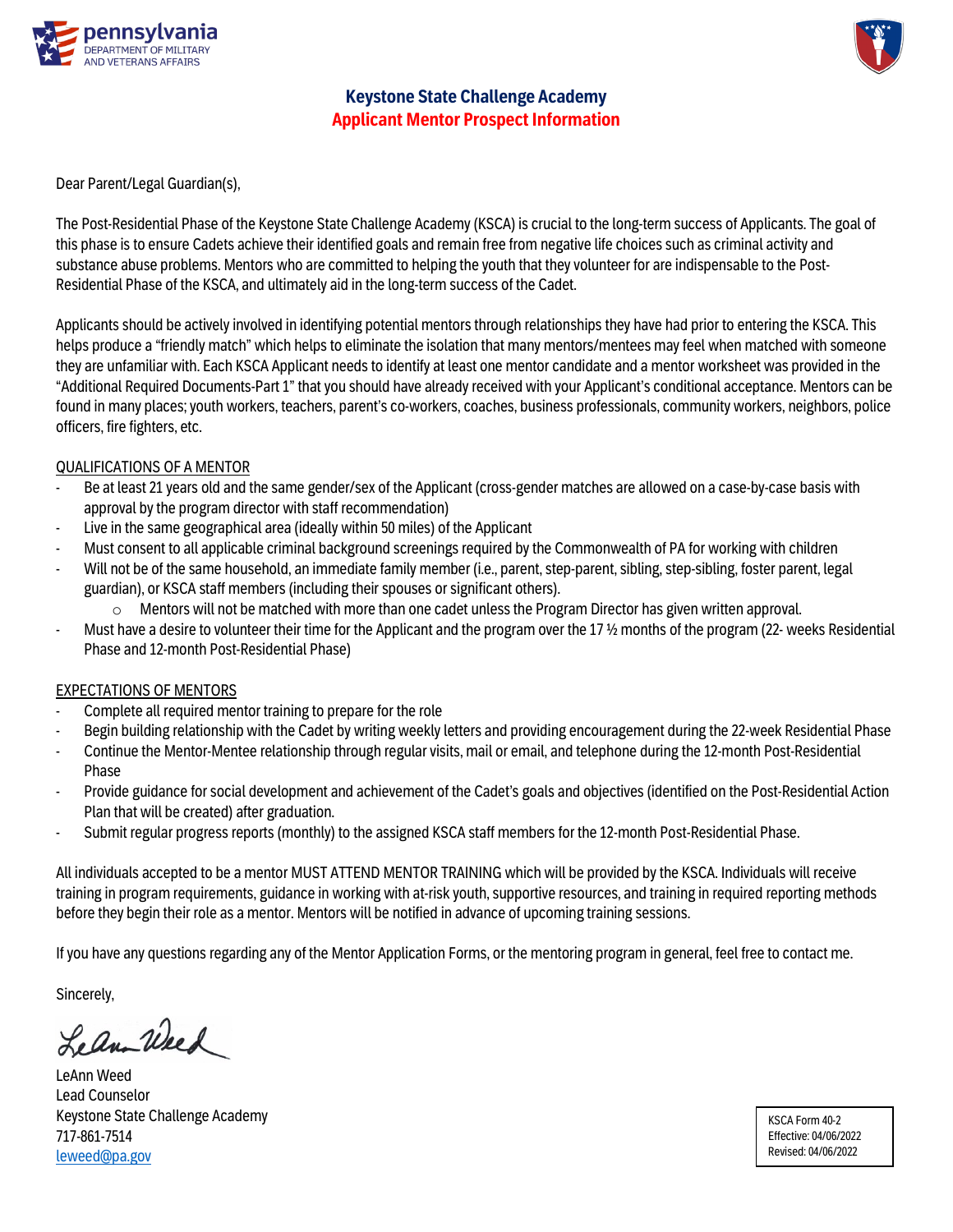



# **Keystone State Challenge Academy Explanation to Potential Mentor**

**Purpose: Each Cadet attending the Keystone State Challenge Academy (KSCA) is paired with an adult mentor- chosen by the cadet –to help advise, guide, and assist them throughout the Residential and Post-Residential Phases of the program. You may also submit an application to be a mentor for a Cadet, who because of their individual circumstances is unable to find a mentor.**

**Mission Statement:** The mission of the Keystone State Challenge Academy is to provide Pennsylvania teens who are struggling in high school, a path to achieve the self-discipline, education, and skills necessary to succeed as productive, responsible citizens through an engaging, safe, and structured residential experience at Fort Indiantown Gap, PA.

**Background:** KSCA is part of the larger National Guard Youth Challenge Program, authorized and funded by the Department of Defense and conducted by the National Guard. The National Guard Youth Challenge Program was established in 1993 and there are currently 40 programs in 30 states and territories (some states have more than one program). The goal of the program is to give is to give those who are at risk of not completing a high-school education a second chance. One of the most important things that you need to know is that the program is voluntary, and youth are required to apply for admission.

The KSCA is not like a regular high-school, and it is not designed to be easy. It is a 22-week residential program conducted in a quasi-military style format that provides principles, structure, and emphasis on discipline and personal responsibility. The Cadet is a member of a training platoon, lives in a barracks building, wears a uniform, abides by established grooming standards, observes military customs and courtesies, participates in marching, and is held accountable for their words and actions.

The KSCA staff is caring, dedicated, trained, and committed to helping the Cadets who attend. KSCA staff understands and appreciates the courage and commitment that each Cadet had to make the decision to attend the Academy. Staff will do everything that they can to help a Cadet succeed and help them meet our high standards in a way that is tough and disciplined, yet caring and respectful in order to instruct, train and motivate the Cadet.

After graduating from the KSCA, the Cadet continues to work with an adult mentor in a positive relationship that supports the Cadet in applying the positive values and skills acquired during the 22-week Residential Phase to their lives back in their community. This Post-Residential Phase is a major factor in the overall success of the Academy, and we devote a significant amount of staff time and attention to supporting the mentoring program. Each Cadet is required to have a mentor who is a positive role model in their life and will commit to working with them after graduation.

## **What is Mentoring?**

Mentoring is a positive one-on-one relationship between a youth and an adult that provides emotional support, advice, and guidance to help the youth deal with the challenges of life. The goal is to help the youth understand the skills and confidence to deal with those situations and be able to responsibly make good choices in the future. The role of a mentor is not to replace a parent or guardian, but rather to provide additional information and prospectives that might otherwise not be available to them.

## **What is Expected of You as a Mentor for a KSCA Cadet?**

If you agree to be a mentor for a specific Cadet or want to be considered for a mentor position with a Cadet who is having trouble finding a suitable mentor, you are making a commitment of time, attention, and dedication. We cannot quantify any of these, however, in terms of the potential impact that you could have on a youth's life, the cost is negligible, and the rewards are immense.

## **If after reading this, you are still interested in becoming a mentor, we welcome you to continue to the next pages of this packet and complete the mentor application.**

Sincerely,

Lean Weed

LeAnn Weed Lead Counselor Keystone State Challenge Academy

KSCA Form 40-3 Effective: 04/06/2022 Revised: 04/06/2022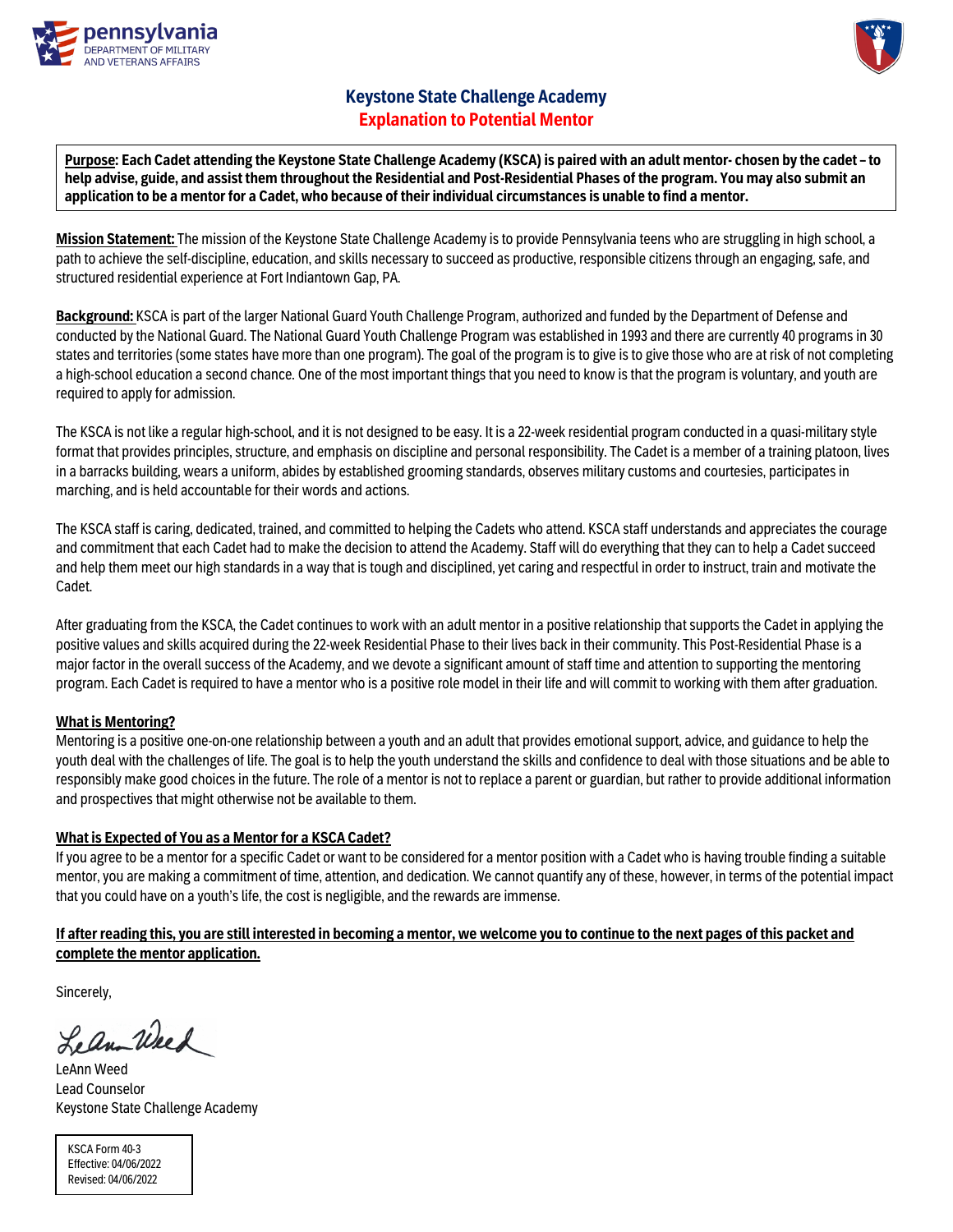



# **Keystone State Challenge Academy Mentor Application**

|                   | Section 1: Mentor Information |                     |                       |                                 |  |                                                |                           |                                  |                                                                                                                                    |  |                                                              |                |     |                               |                                                                                                                             |
|-------------------|-------------------------------|---------------------|-----------------------|---------------------------------|--|------------------------------------------------|---------------------------|----------------------------------|------------------------------------------------------------------------------------------------------------------------------------|--|--------------------------------------------------------------|----------------|-----|-------------------------------|-----------------------------------------------------------------------------------------------------------------------------|
|                   |                               | Last Name           |                       |                                 |  |                                                |                           | <b>First Name</b>                |                                                                                                                                    |  |                                                              |                |     | Middle Name                   |                                                                                                                             |
|                   |                               |                     |                       |                                 |  |                                                |                           |                                  |                                                                                                                                    |  |                                                              |                |     |                               |                                                                                                                             |
|                   |                               |                     | <b>Preferred Name</b> |                                 |  |                                                |                           | Birthdate (mm/dd/yyyy)<br>Gender |                                                                                                                                    |  |                                                              |                |     |                               |                                                                                                                             |
|                   |                               |                     |                       |                                 |  |                                                |                           |                                  |                                                                                                                                    |  |                                                              |                |     |                               |                                                                                                                             |
|                   |                               |                     |                       | Address Line 1                  |  |                                                |                           |                                  |                                                                                                                                    |  |                                                              | Address Line 2 |     |                               |                                                                                                                             |
|                   |                               |                     |                       |                                 |  |                                                |                           |                                  |                                                                                                                                    |  |                                                              |                |     |                               |                                                                                                                             |
|                   |                               |                     |                       | City                            |  |                                                |                           |                                  | State                                                                                                                              |  |                                                              |                | Zip |                               |                                                                                                                             |
|                   |                               |                     |                       |                                 |  |                                                |                           |                                  |                                                                                                                                    |  |                                                              |                |     |                               |                                                                                                                             |
|                   |                               | <b>Phone Number</b> |                       |                                 |  |                                                |                           |                                  |                                                                                                                                    |  | Email                                                        |                |     |                               |                                                                                                                             |
|                   |                               |                     |                       |                                 |  |                                                |                           |                                  |                                                                                                                                    |  |                                                              |                |     |                               |                                                                                                                             |
|                   |                               |                     |                       | <b>Preferred Contact Method</b> |  |                                                |                           |                                  |                                                                                                                                    |  | <b>Best Time to Contact</b>                                  |                |     |                               |                                                                                                                             |
| $\Box$ Email      | $\Box$ Phone Call             |                     |                       | $\Box$ Text Message             |  | $\Box$ Mail                                    |                           |                                  |                                                                                                                                    |  |                                                              |                |     |                               |                                                                                                                             |
|                   |                               |                     |                       | Present Employer                |  |                                                |                           |                                  |                                                                                                                                    |  |                                                              | Occupation     |     |                               |                                                                                                                             |
|                   |                               |                     |                       |                                 |  |                                                |                           |                                  |                                                                                                                                    |  |                                                              |                |     |                               |                                                                                                                             |
|                   |                               |                     |                       |                                 |  |                                                |                           |                                  | <b>Highest Education Level Completed:</b>                                                                                          |  |                                                              |                |     |                               |                                                                                                                             |
| □ High School/GED |                               | п                   |                       | Technical/Trade School          |  |                                                | $\Box$ College/University |                                  | $\Box$ Other:                                                                                                                      |  |                                                              |                |     |                               |                                                                                                                             |
|                   |                               |                     |                       |                                 |  |                                                |                           |                                  | Previous Experience with Youth/Children:                                                                                           |  |                                                              |                |     |                               |                                                                                                                             |
|                   |                               |                     |                       |                                 |  |                                                |                           |                                  |                                                                                                                                    |  |                                                              |                |     |                               |                                                                                                                             |
|                   |                               |                     |                       |                                 |  |                                                |                           |                                  |                                                                                                                                    |  |                                                              |                |     |                               |                                                                                                                             |
|                   |                               |                     |                       |                                 |  |                                                |                           |                                  |                                                                                                                                    |  |                                                              |                |     |                               |                                                                                                                             |
|                   |                               |                     | <b>Current Health</b> |                                 |  |                                                |                           |                                  |                                                                                                                                    |  | Any Special Concerns/Limitations                             |                |     |                               |                                                                                                                             |
| $\Box$ Poor       | $\Box$ Fair                   |                     | $\Box$ Good           |                                 |  | $\Box$ Excellent                               |                           |                                  |                                                                                                                                    |  |                                                              |                |     |                               |                                                                                                                             |
| Driver's License  |                               |                     |                       | Have Own Transportation         |  |                                                |                           | <b>Insurance Company</b>         |                                                                                                                                    |  |                                                              |                |     |                               | Note: For Mentor Applicants with a driver's license and                                                                     |
| $\Box$ Yes        | $\Box$ No                     |                     | $\Box$ Yes            |                                 |  |                                                |                           |                                  |                                                                                                                                    |  |                                                              |                |     |                               | valid automobile insurance, a copy of the license and proof<br>of insurance is required as part of the application process. |
|                   |                               |                     |                       | $\Box$ No                       |  |                                                |                           |                                  |                                                                                                                                    |  |                                                              |                |     |                               |                                                                                                                             |
|                   |                               |                     |                       |                                 |  |                                                |                           |                                  | Section 2: Mentee Information                                                                                                      |  |                                                              |                |     |                               |                                                                                                                             |
|                   |                               |                     |                       |                                 |  | Name of the Applicant you would like to mentor |                           |                                  |                                                                                                                                    |  |                                                              |                |     | Class Cycle                   |                                                                                                                             |
|                   |                               |                     |                       |                                 |  |                                                |                           |                                  |                                                                                                                                    |  |                                                              |                |     |                               |                                                                                                                             |
|                   |                               |                     |                       |                                 |  | What is your relationship to the Applicant?    |                           |                                  |                                                                                                                                    |  |                                                              |                |     | How long have you known them? |                                                                                                                             |
|                   |                               |                     |                       |                                 |  |                                                |                           |                                  |                                                                                                                                    |  |                                                              |                |     |                               |                                                                                                                             |
|                   |                               |                     |                       |                                 |  |                                                |                           |                                  | Why do you think you would be a good mentor for this Applicant?                                                                    |  |                                                              |                |     |                               |                                                                                                                             |
|                   |                               |                     |                       |                                 |  |                                                |                           |                                  |                                                                                                                                    |  |                                                              |                |     |                               |                                                                                                                             |
|                   |                               |                     |                       |                                 |  |                                                |                           |                                  |                                                                                                                                    |  |                                                              |                |     |                               |                                                                                                                             |
|                   |                               |                     |                       |                                 |  |                                                |                           |                                  |                                                                                                                                    |  |                                                              |                |     |                               |                                                                                                                             |
|                   |                               |                     |                       |                                 |  | How many miles do you live from the Applicant? |                           |                                  |                                                                                                                                    |  | Do you understand that this commitment is for 17 1/2 months? |                |     |                               |                                                                                                                             |
|                   |                               |                     |                       |                                 |  |                                                |                           |                                  |                                                                                                                                    |  |                                                              |                |     |                               |                                                                                                                             |
|                   |                               |                     |                       |                                 |  |                                                |                           |                                  |                                                                                                                                    |  |                                                              |                |     |                               |                                                                                                                             |
|                   |                               |                     |                       |                                 |  |                                                |                           |                                  | By signing below you certify that the information provided on this application is true and accurate to the best of your knowledge. |  |                                                              |                |     |                               |                                                                                                                             |
|                   |                               |                     |                       |                                 |  | Signature                                      |                           |                                  |                                                                                                                                    |  |                                                              |                |     | Date                          |                                                                                                                             |
|                   |                               |                     |                       |                                 |  |                                                |                           |                                  |                                                                                                                                    |  |                                                              |                |     |                               |                                                                                                                             |

**Please provide the two (2) enclosed "Mentor Personal Reference" forms to two individuals to complete and return to the KSCA.**

KSCA Form 40-4 Effective: 04/06/2022 Revised: 04/06/2022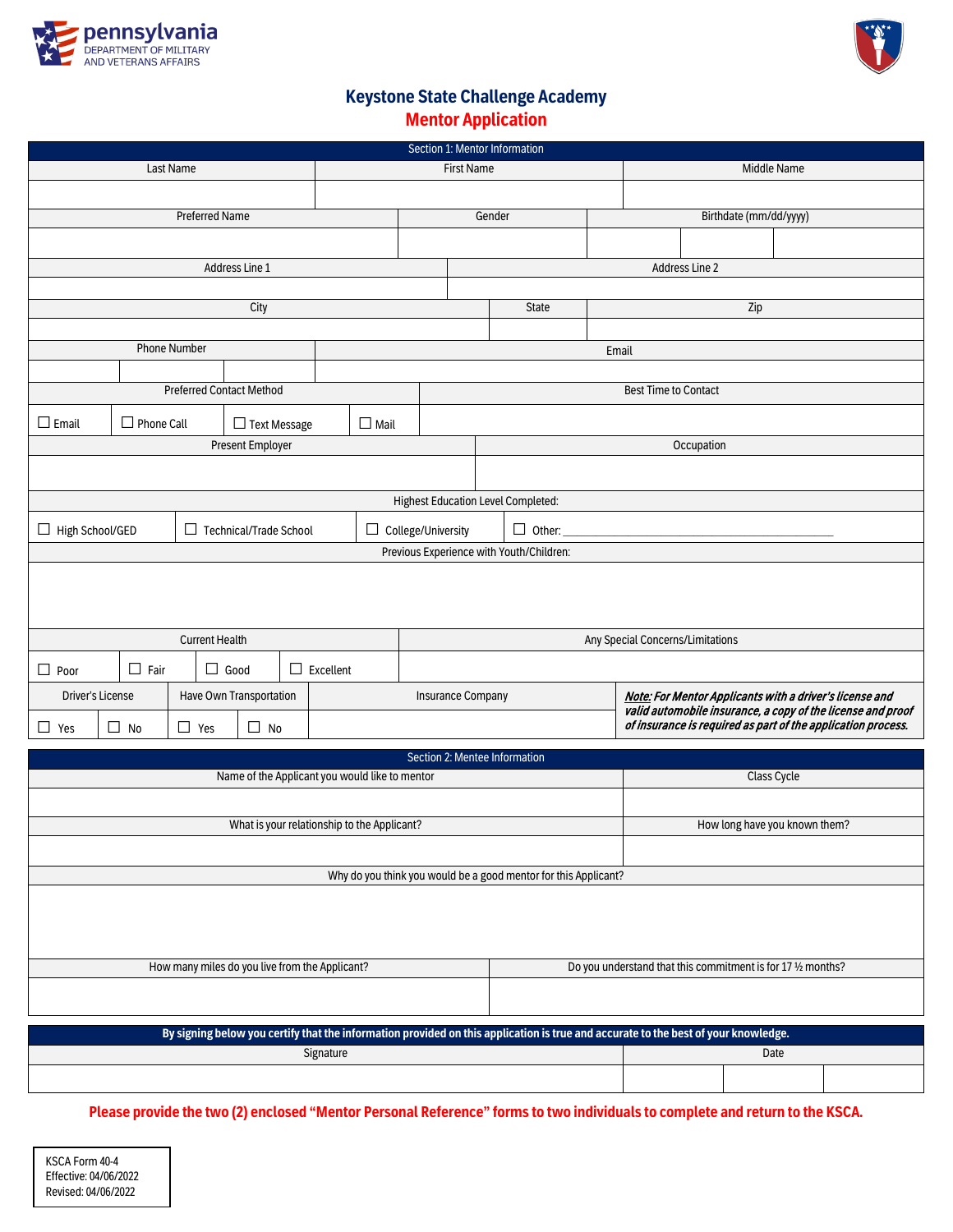



## **Keystone State Challenge Academy Mentor Authorization and Release Statements**

## **Authorization to Collect and Store Personally Identifiable Information (PII)**

The Keystone State Challenge Academy (KSCA), as an agent of the Pennsylvania Department of Military and Veterans Affairs, collects personal information requested in the mentor application forms and information generated during the Residential and Post-Residential Phases as authorized by the Information Practices Act of 1977. Personally identifiable information is information about a natural person that identifies or describes an individual. This information is including but not limited to, name, social security number, physical description, home address, telephone numbers, email addresses, education information, financial information, medical information, or employment information which can be readily identifiable to that specific individual. PII collected shall be relevant to the purpose for which it is needed. KSCA uses this information principally to identify and evaluate mentor candidates for participation in the program, as well as for inclusion into program databases maintained by the KSCA. Submission of all requested information in mandatory. KSCA cannot consider your mentor application for review and acceptance unless all requested information is provided. You may review the records maintained by the KSCA that contain your personal information, as permitted by the Information Practices Act of 1977. KSCA makes every effort to protect the personal information you provide as required by the Privacy Act of 1974 and the Family Educational Rights and Privacy Act of 1974 (FERPA). Personal data collected may not be disclosed, made available, or otherwise used for a purpose other than those specified, except with the consent of the subject of the data, or as required by law or regulation.

By your signature below, you hereby agree to and acknowledge the collection and storage of personally identifiable information about yourself, as well as other persons you list in your mentor application form and reference letters.

Mentor Name (Printed) Mentor Signature Mentor Signature Date (mm/dd/yyyy)

#### **Authorization for Release of Information and Liability (Permission for Background Checks)**

In accordance with the Privacy Act of 1974, I hereby authorize and consent to the release of information and records bearing my personal history, arrest, and convictions, in any way to agents of the Commonwealth of Pennsylvania or applicable law enforcement agenciesfor the strict purpose of obtaining a criminal background check. Upon request a copy of this signed statement may be furnished to the applicable agent of the Commonwealth or law enforcement agency furnishing such information or record. This information will be used for the purpose of determining my eligibility as a participant as a Mentor with the KSCA in accordance with applicable state law, federal law, and Department of Defense directives.

I fully understand that the information collected may be of a sensitive, confidential, and privileged nature, and may reflect upon my suitability for the Mentor position I am seeking. I hereby release the Commonwealth of Pennsylvania, and their officers, agents, employees, successors, and assigns from any and all liability and damage that may result from the exchange of requested information for the purposes of obtaining the required criminal background checks.

| Mentor<br>: (Printed)<br>Name | Signature<br>Mentor | Date (m<br>www\hr<br>ш<br>, uu |  |  |
|-------------------------------|---------------------|--------------------------------|--|--|

#### **Keystone State Challenge Academy Media Release**

I the undersigned, do hereby consent and agree that the Keystone State Challenge Academy (KSCA), its employees, and its agents have the right to take photographs, videotape, or digital recordings and to use these in any and all media, now or hereafter known, and exclusively for the purpose of promotion and marketing of the program. I further consent that my name and identity may be revealed therein or by descriptive text or commentary unless otherwise prohibited by law or court order. I do hereby release the KSCA, its employees, and its agents all rights to exhibit this work in print and electronic format publicly or privately and to reproduce any images of the undersigned applicant for marketing and promotional materials. I waive any rights, claims, or interest I may have to control the use of my identity or likenessin whatever media used. I understand that there will be no financial compensation or other renumeration for recording me, either for initial or subsequent transmission or playback. I also understand that the KSCA is not responsible for any expense or liability incurred as a result of my participation in this recording, including medical expenses due to any sickness or injury incurred as a result.

| Mentor<br>' Name (Printed) | ' Signature<br>Mentor | u\uvvy\hu\n<br>Date<br>m <sub>m</sub><br>·uu |  |  |
|----------------------------|-----------------------|----------------------------------------------|--|--|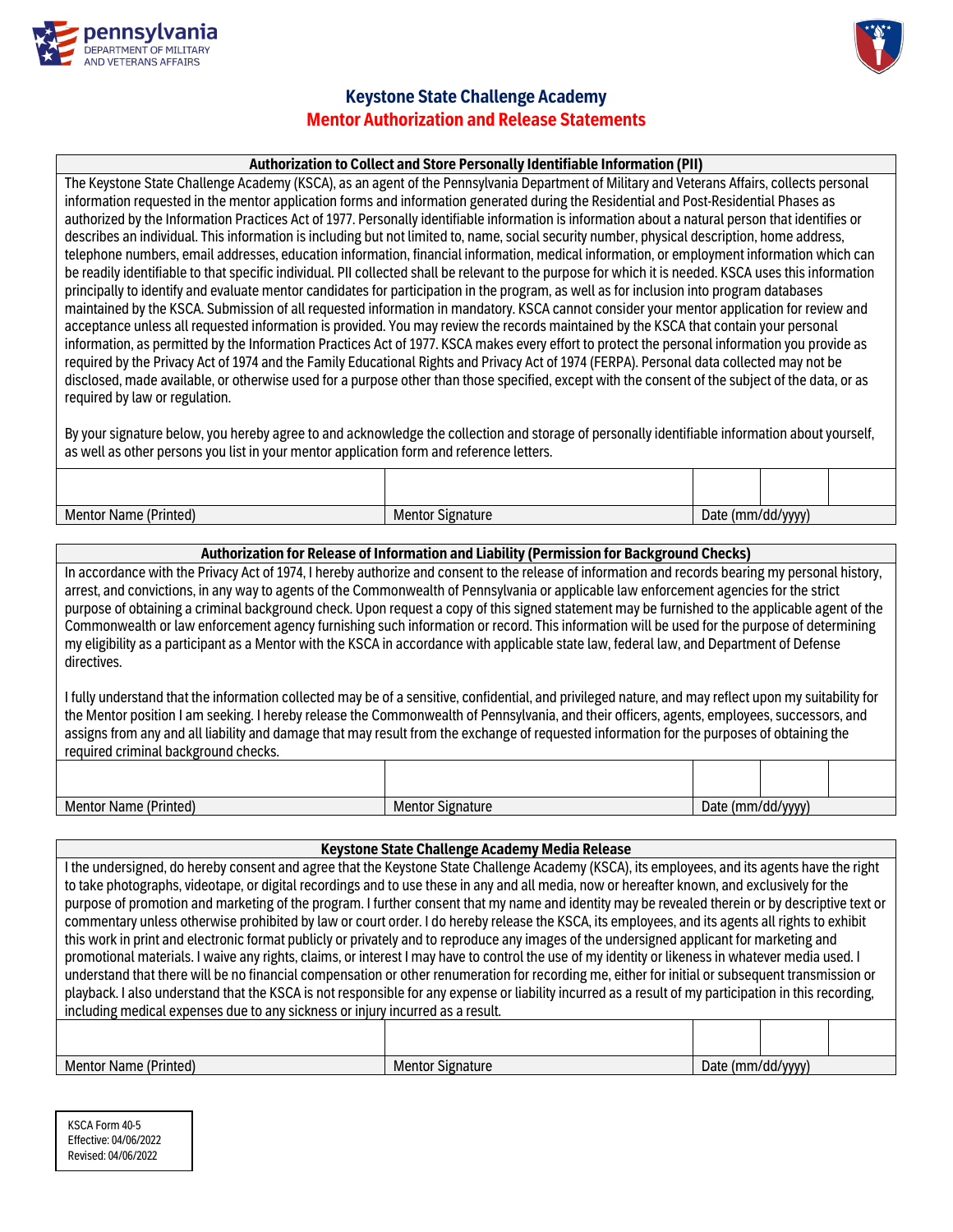



# **Keystone State Challenge Academy Mentor Release of Liability**

#### **Purpose**

This form advises you that you are agreeing to hold the Keystone State Challenge Academy (KSCA), the Commonwealth of Pennsylvania, the Pennsylvania Department of Military and Veterans Affairs, and the Pennsylvania National Guard and their agents, employees, successors, and assigns harmless for injuries, damages, and/or losses you incur as a result of becoming a mentor and participating in mentoring activities. It also explains that as a Mentor, you are not considered an agent, employee, or representative of the KSCA and therefore not covered under any state/agency insurance or Labor and Industries disabilities coverage for any expenses, injuries, damages, and/or losses you incur as a result.

#### **Volunteer Mentor Activities**

I understand and agree that while volunteering as a Mentor with the KSCA that I will be engaging in Academy-based and community-based activities with my Cadet. I understand that these activities may include a variety of interactions between my mentee and myself to include; letter writing, telephone calls, and day visits during the Residential Phase of the Academy. These activities may have inherent risks such as physical activity, community service projects, or recreational activities. I recognize that I must exercise care in supervising my mentee during the residential and post-residential phase of the mentoring relationship; including planning and selecting the type of activities we participate in during our visits together. Further, I understand that the goal of mentoring is to develop a positive adult/youth relationship. I agree that I am responsible for choosing and conducting all activities with my mentee, and I agree that such activities will be legal and focus on trust and relationship building, open communication, mentee social skill building, and other related activities.

#### **Volunteer Mentor Status**

I understand and agree that I am not an agent, employee, or representative of the Commonwealth of Pennsylvania, the Pennsylvania Department of Military and Veterans Affairs (DMVA), the Pennsylvania National Guard, or the Keystone State Challenge Academy (KSCA) in my capacity as a mentor, nor will I make a claim to be a representative of the aforementioned entities. I will not make any claim of right, privilege or benefit that would accrue to such an employee. I do not expect to receive any monetary wages for services rendered during the mentoring period and understand as a volunteer I am not covered for any injury, damage or loss suffered while acting in the capacity as a mentor. I understand that if I use my private motor vehicle in the course of my volunteer mentor duties, it is my obligation to obtain and maintain state required liability insurance to cover any accidents involving my vehicle and to maintain the appropriate legally required vehicle operator's license. I further understand that it is my responsibility to obtain and maintain insurance policies for damage, loss, or liability on all personally owned, lease or rented equipment I use while performing as a volunteer mentor. No liability or any other insurance coverage will be provided to me by the KSCA, DMVA, or the Commonwealth of Pennsylvania.

#### **Hold Harmless**

The Mentor will hold harmless the Keystone State Challenge Academy (KSCA), the Pennsylvania National Guard, the Pennsylvania Department of Military and Veterans Affairs (DMVA), and the Commonwealth of Pennsylvania, and its employees, agents, assigns, and successors while performing their mentoring activities, from any and all costs, claims, judgements, and/or awards of damages (both to persons and/or property), which may accrue to or be suffered by any person(s), or property, arising out of mentor activities.

The Mentor agrees to and hereby does waive any and all claims for personal injury and damages or losses to property, including expenses or lost revenues, in connection with mentoring activities.

In the case of any claim, suit, or action is brought against the Keystone State Challenge Academy, the Pennsylvania National Guard, the Pennsylvania Department of Military and Veterans Affairs, and/or the Commonwealth of Pennsylvania and its employees, arising out of the mentoring activity, the Mentor shall, upon notice of such claim, suit, or action, defend the same at their sole expense and satisfy any judgement and/or award of damages.

| This indemnification and waiver shall survive in perpetuity beyond the termination of the Mentor's volunteer service. |                         |                   |  |  |  |  |  |  |  |  |
|-----------------------------------------------------------------------------------------------------------------------|-------------------------|-------------------|--|--|--|--|--|--|--|--|
|                                                                                                                       |                         |                   |  |  |  |  |  |  |  |  |
| Mentor Name (Printed)                                                                                                 | <b>Mentor Signature</b> | Date (mm/dd/yyyy) |  |  |  |  |  |  |  |  |

KSCA Form 40-6 Effective: 04/07/2022 Revised: 04/07/2022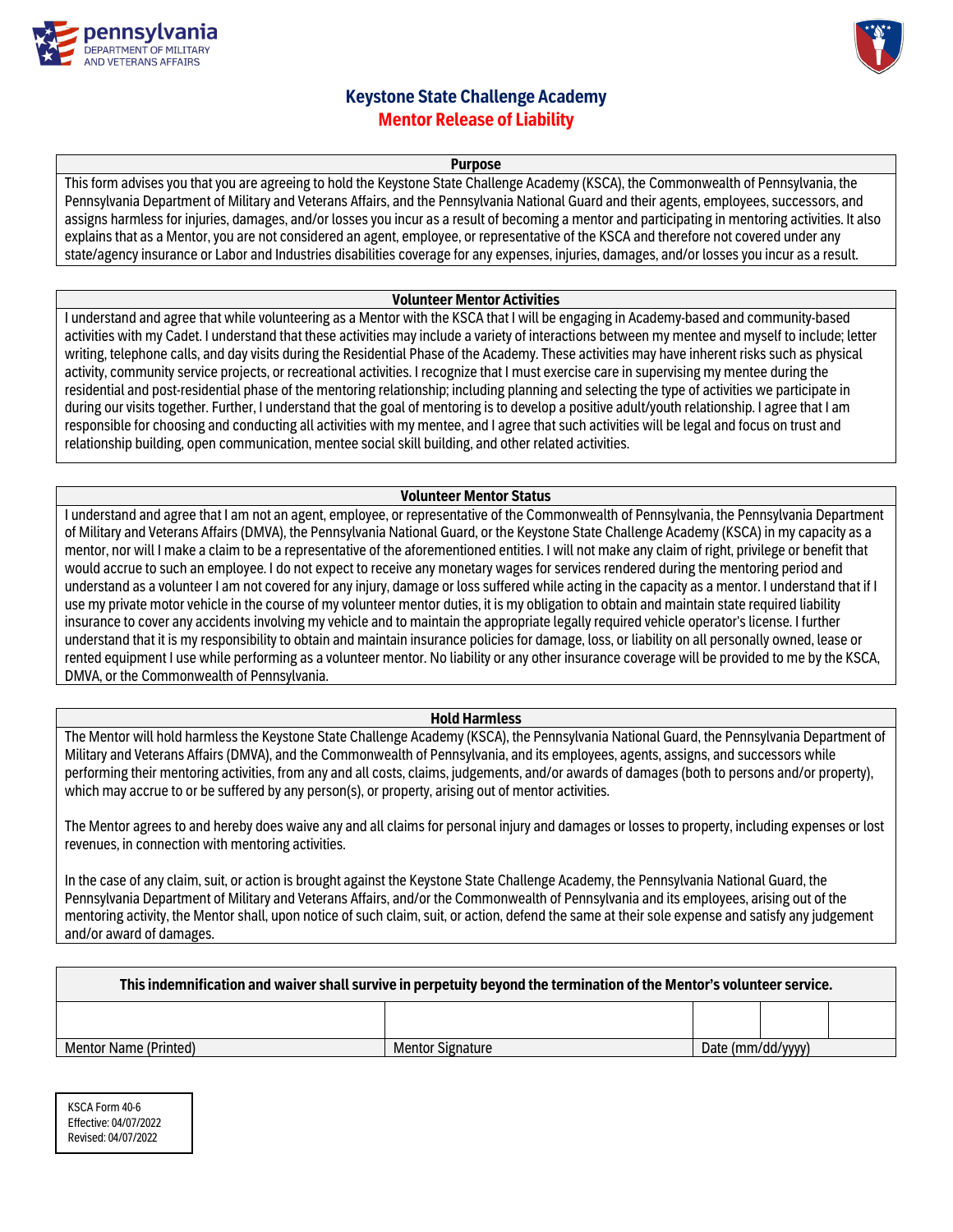



# **Keystone State Challenge Academy Mentor and Cadet Agreement**

## **Purpose**

This document must be signed in the presence of a parent/legal guardian of the youth applying to the Academy as well asthe youth applicant, and the primary mentor applicant. This agreement provides the essence of why you and your youth will enter into this mentoring relationship. As a volunteer mentor, you should know that your application and eventual training does not guarantee your youth will be accepted into the program or will complete the program if they are accepted. Entering the mentor screening process through application and training will nonetheless send a very strong message to the youth that you care about their future and their success. Official mentoring will start from the "match" as designated by the academy only. If a student fails to complete the program, official mentoring will cease, but friendships cannot be mandated or managed. The parents/guardian, youth, and mentor will decide in such circumstances the degree of the adult volunteer's involvement.

## **Agreements**

The Keystone State Challenge Academy Mentor and Cadet Applicant agree to the following:

- Commit to maintaining weekly contact through letter writing, phone, email or any other form of communication permitted by the Academy until finished with the 17 ½ month program (22-weeks Residential Phase and 12-month Post-Residential Phase).
- Spend time together in person at least four (4) hours per month during the Post-Residential Phase when the Cadet returns to their community.
- Work together on the development and revisions of the Cadet's Post-Residential Action Plan (P-RAP).
- Notify each other in advance, if it is not possible to keep a scheduled meeting or appointment.
- Do our best to get to know, trust, respect, and communicate with each other.
- Assist the Cadet with the transition from the Residential to Post-Residential Phase.
- Allow the KSCA staff to mediate if the match must end early for any reason.
- Update the KSCA staff monthly, and at the end of our 17 ½ month agreement.

| By signing below, we understand these terms of the Mentoring Agreement and will abide by them. |                                  |                   |  |  |  |  |  |  |  |
|------------------------------------------------------------------------------------------------|----------------------------------|-------------------|--|--|--|--|--|--|--|
|                                                                                                |                                  |                   |  |  |  |  |  |  |  |
| Mentor Name (Printed)                                                                          | <b>Mentor Signature</b>          | Date (mm/dd/yyyy) |  |  |  |  |  |  |  |
|                                                                                                |                                  |                   |  |  |  |  |  |  |  |
| <b>Cadet Applicant Name (Printed)</b>                                                          | <b>Cadet Applicant Signature</b> | Date (mm/dd/yyyy) |  |  |  |  |  |  |  |
|                                                                                                |                                  |                   |  |  |  |  |  |  |  |
| Parent/Legal Guardian Name (Printed)<br>Parent/Legal Guardian Signature<br>Date (mm/dd/yyyy)   |                                  |                   |  |  |  |  |  |  |  |
|                                                                                                |                                  |                   |  |  |  |  |  |  |  |